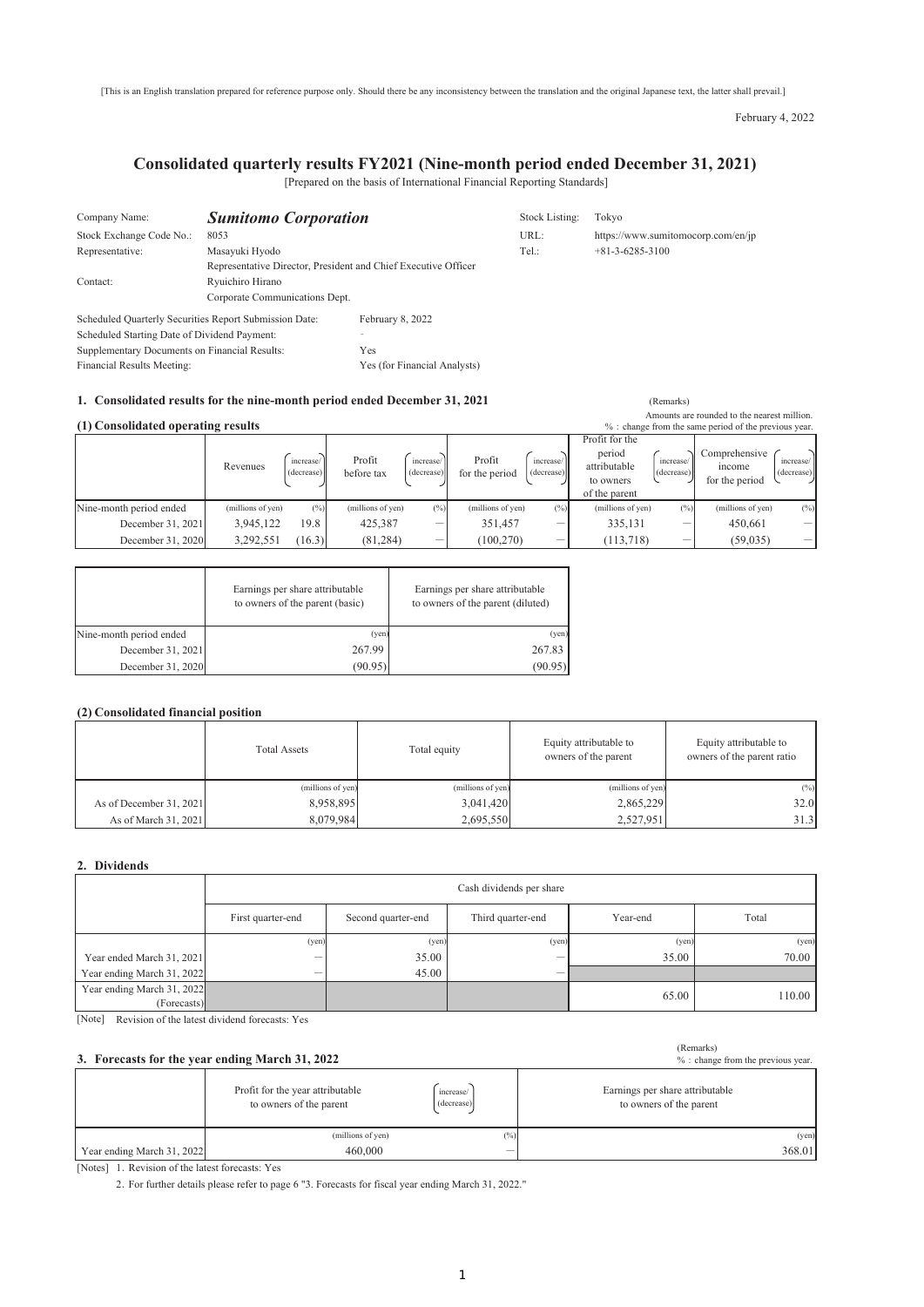### **Notes**

# **(1) Change in significant subsidiaries (changes in "Specified Subsidiaries" accompanying changes in scope of consolidation) during this period: Yes**

Excluded companies: 1 (SUMMIT ETOILE TUBE, LLC)

[Note] SUMMIT ETOILE TUBE, LLC was absorbed by Sumitomo Corporation of Americas.

#### **(2) Changes in accounting policies and accounting estimate**

| (i) Changes in accounting policies required by IFRS | None |
|-----------------------------------------------------|------|
|                                                     |      |

- (ii) Other changes None
- (iii) Changes in accounting estimate Yes

[Note] For further details please refer to page 14 "Changes in accounting estimate."

#### **(3) Outstanding stocks (Common stocks)** (shares)

|                                                     |                     |               |                     | $1 - 2 - 3 - 5 - 7$ |
|-----------------------------------------------------|---------------------|---------------|---------------------|---------------------|
| Outstanding stocks including treasury stock         | (December 31, 2021) | 1.251.404.367 | (March 31, 2021)    | 1.251.253.867       |
| (ii) Treasury stocks                                | (December 31, 2021) | 1.458.818     | (March 31, 2021)    | 1,544,207           |
| (iii) Average stocks during nine months (Apr.-Dec.) | (December 31, 2021) | 1.249.959.111 | (December 31, 2020) | 1.249.852.013       |

#### **\* This report is not subject to quarterly reviews by certified public accountants or auditing firms.**

#### **\* Cautionary Statement Concerning Forward-looking Statements**

This report includes forward-looking statements relating to our future plans, forecasts, objectives, expectations and intentions. The forward-looking statements reflect management's current assumptions and expectations of future events, and accordingly, they are inherently susceptible to uncertainties and changes in circumstances and are not guarantees of future performance. Actual results may differ materially, for a wide range of possible reasons, including general industry and market conditions and general international economic conditions. In light of the many risks and uncertainties, you are advised not to put undue reliance on these statements. The management forecasts included in this report are not projections, and do not represent management's current estimates of future performance. Rather, they represent forecasts that management strives to achieve through the successful implementation of the Company's business strategies. The Company may be unsuccessful in implementing its business strategies, and management may fail to achieve its forecasts. The Company is under no obligation -- and expressly disclaims any such obligation -- to update or alter its forward-looking statements.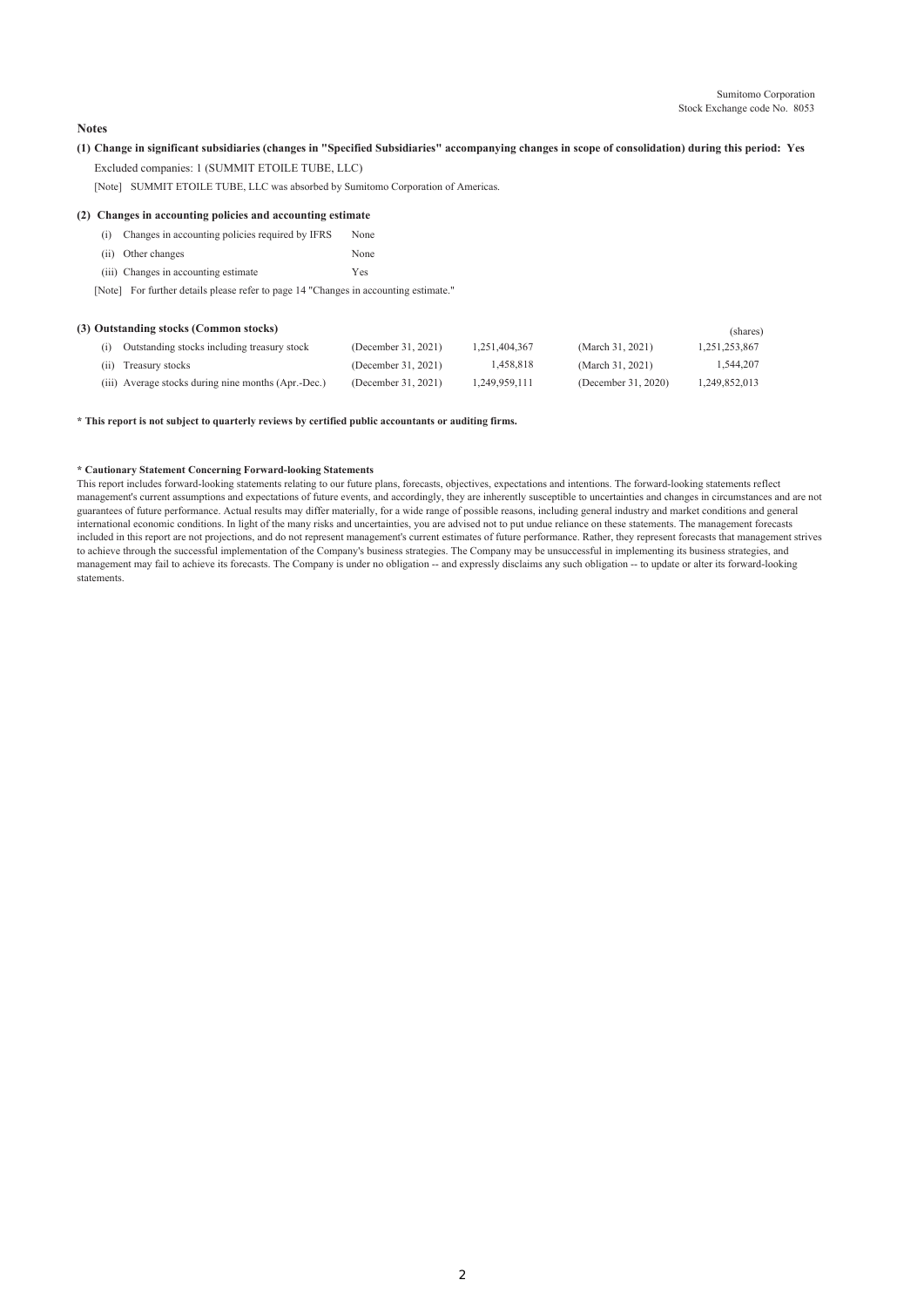# **Management results**

## **1. Operating results**

Revenues for the nine-month period ended December 31, 2021, amounted to 3,945.1 billion yen, representing an increase of 652.6 billion yen compared to 3,292.6 billion yen in the same period of previous fiscal year.

Gross profit totaled 742.9 billion yen increased by 199.9 billion yen compared to 543.0 billion yen in the same period of previous fiscal year. This is due mainly to the absence of recording the additional cost accompanied by delay in construction of EPC projects in the same period of previous fiscal year, as well as increase in earnings accompanied by increase in sales volume in the silver, zinc and lead business in Bolivia. Selling, general and administrative expenses totaled 514.3 billion yen increased by 27.8 billion yen compared to 486.5 billion yen in the same period of previous fiscal year.

Share of profit (loss) of investments accounted for using the equity method totaled profit of 172.2 billion yen increased by 243.6 billion yen compared to loss of 71.4 billion yen in the same period of previous fiscal year. This is primarily owing to increase in earnings accompanied by increase in sales volume due to resume of operation from March, 2021 and one-off profit from restructuring of project finance in the nickel mining and refining business in Madagascar, in addition to the absence of impairment loss in the same period of previous fiscal year in that business.

As a result, profit for the period attributable to owners of the parent totaled profit of 335.1 billion yen, representing an increase of 448.8 billion yen compared to loss of 113.7 billion yen in the same period of previous fiscal year.

### *<Profit / loss for the period attributable to owners of the parent by segment>*

Metal Products Business Unit posted profit of 41.5 billion yen, an increase of 54.1 billion yen compared to loss of 12.7 billion yen in the same period of previous fiscal year. This is due mainly to increase in earnings for the overseas steel service centers and the tubular products business in the North America, in addition to the absence of impairment loss in the tubular products business in the same period of previous fiscal year.

Transportation & Construction Systems Business Unit posted profit of 51.8 billion yen, an increase of 66.9 billion yen compared to loss of 15.1 billion yen in the same period of previous fiscal year. This is due mainly to increase in earnings for the leasing business and the automotive related business, in addition to the absence of one-off loss in the automotive financing business in Indonesia in the same period of previous fiscal year.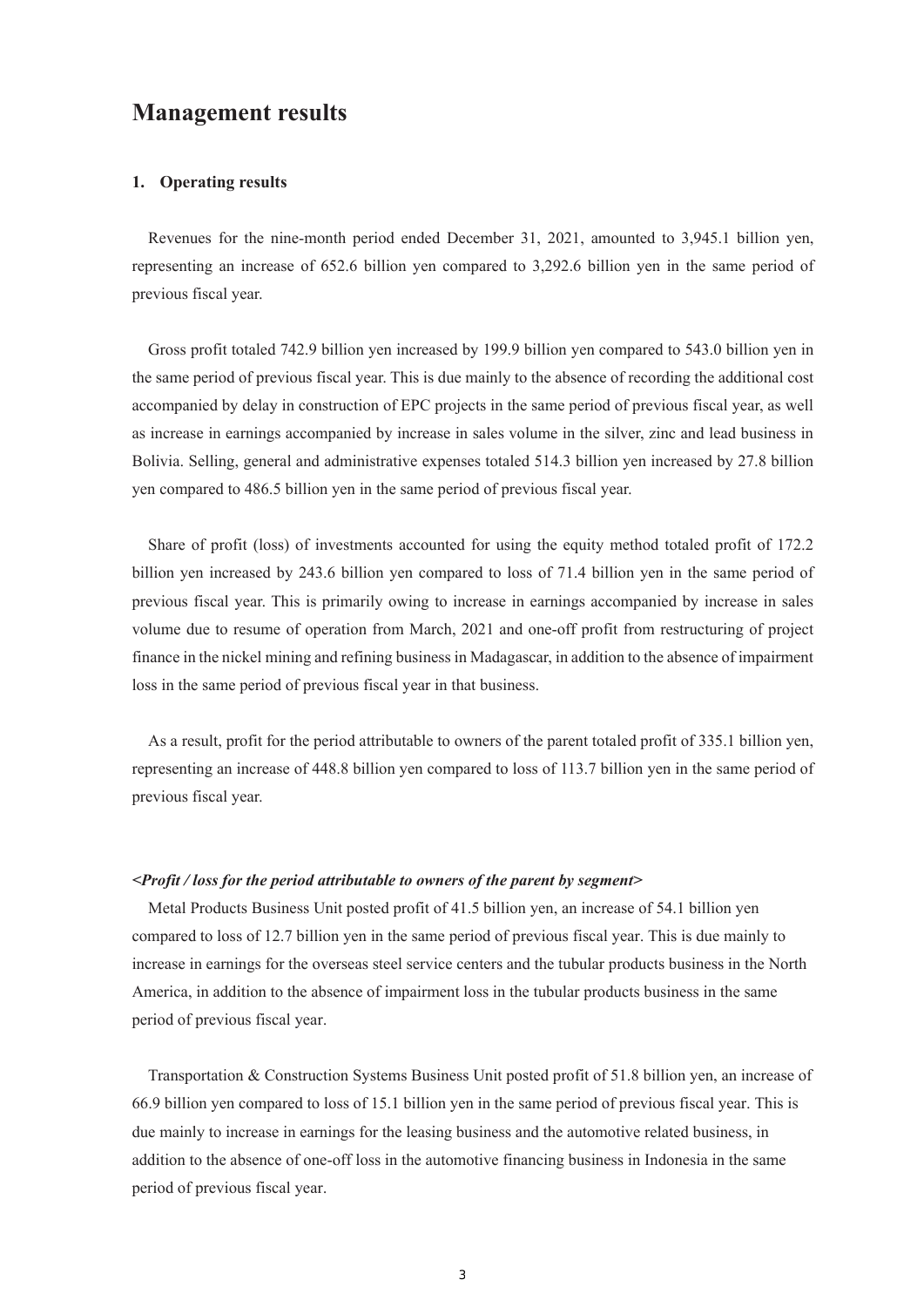Infrastructure Business Unit posted profit of 22.3 billion yen, an increase of 48.2 billion yen compared to loss of 25.9 billion yen in the same period of previous fiscal year. This is due mainly to the absence of recording the additional cost accompanied by delay in construction of EPC projects in the same period of previous fiscal year regardless of the peak-out of those projects in the current period. And the increase is also attributable to the absence of one-off loss including impairment loss posting for IPP business in Australia in the same period of previous fiscal year.

Media & Digital Business Unit posted profit of 31.1 billion yen, an increase of 1.7 billion yen compared to profit of 29.4 billion yen in the same period of previous fiscal year. This is due mainly to the fact that major domestic group companies had shown stable performance.

Living Related & Real Estate Business Unit posted profit of 34.3 billion yen, an increase of 45.8 billion yen compared to loss of 11.5 billion yen in the same period of previous fiscal year. This is primarily owing to the absence of impairment loss for the fresh produce business in Europe and the Americas in the same period of previous fiscal year, in addition to increase in earnings of the same business due to market recovery in the U.S. And the increase is also attributable to large scale properties delivered in the real estate business.

Mineral Resources, Energy, Chemical & Electronics Business Unit posted profit of 144.5 billion yen, an increase of 224.1 billion yen compared to loss of 79.6 billion yen in the same period of previous fiscal year. This is primarily owing to increase in earnings accompanied by increase in sales volume due to resume of operation from March, 2021 and one-off profit from restructuring of project finance in the nickel mining and refining business in Madagascar, in addition to the absence of impairment loss in the same period of previous fiscal year in that business. Furthermore, the increase is also due to high mineral resources prices and increase in earnings for the chemical trade and the agricultural input business due to solid performance.

#### **2. Financial position**

#### *<Total assets, liabilities, and equity as of December 31, 2021>*

Total assets stood at 8,958.9 billion yen, representing an increase of 878.9 billion yen compared to 8,080.0 billion yen at the previous fiscal year-end, due mainly to increase of working capital and investments accounted for using the equity method.

Equity attributable to owners of the parent totaled 2,865.2 billion yen, representing an increase of 337.3 billion yen compared to 2,528.0 billion yen at the previous fiscal year-end, due mainly to the quarterly profit attributable to owners of the parent posted in the current period, while dividend payment was executed.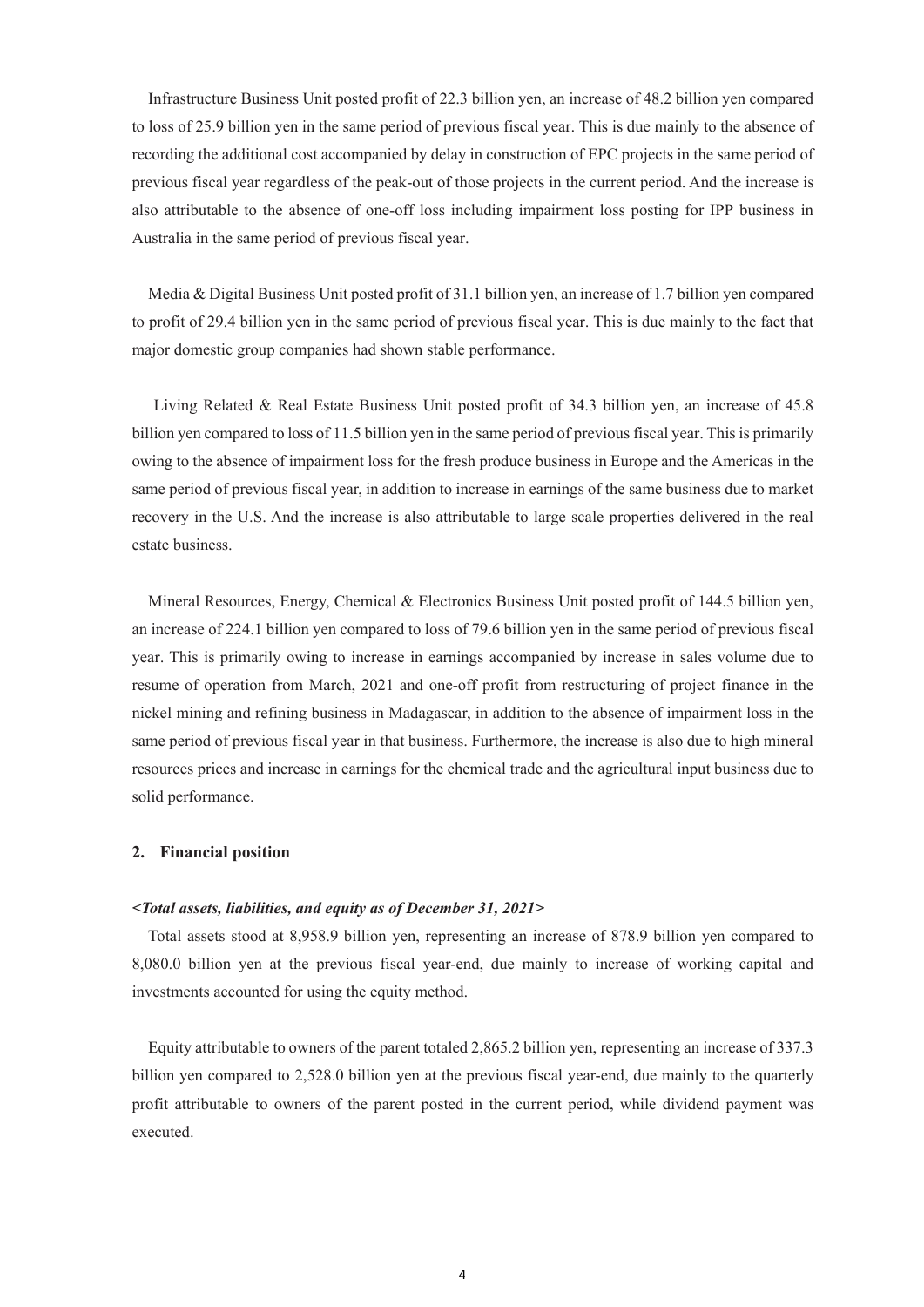Interest-bearing liabilities (net) (\*1) totaled 2,469.7 billion yen increased by 169.3 billion yen compared to 2,300.4 billion yen at the previous fiscal year-end.

In consequence, the net debt-equity ratio (Interest-bearing liabilities (net)/ Equity attributable to owners of the parent) was 0.9.

## *<Cash flows>*

Net cash provided by operating activities totaled 42.7 billion yen as basic profit cash flow (\*2) totaled to an inflow of 270.4 billion yen because our core businesses performed well in generating cash, while working capital increased.

Net cash used in investing activities totaled 16.8 billion yen. In the ninth-month period ended December 31, 2021, we executed investments mainly for participation in the telecommunication business in Ethiopia and water sewage treatment business in China. On the other hand, we recovered funds due to asset replacement, including sales of the domestic and overseas real estate and textiles related business.

As a result, free cash flows, representing sum of net cash provided by operating activities and net cash used in investing activities, totaled to an inflow of 25.9 billion yen.

Net cash used in financing activities totaled 14.3 billion yen due mainly to repayments of lease liabilities and dividend payment, while execution of borrowings.

In consequence of the foregoing as well as consideration of impact such as currency exchange fluctuation, cash and cash equivalents stood at 620.7 billion yen as of December 31, 2021, representing an increase of 21.7 billion yen compared to 599.0 billion yen at the previous fiscal year-end.

(\*1) Interest-bearing liabilities (net) = Sum of bonds and borrowings (current and non-current) (excluding lease liabilities) (\*2) Basic profit cash flow = (Gross profit + Selling, general and administrative expenses (excluding provision for doubtful receivables) + Interest expense, net of interest income + Dividends)  $\times$  (1-Tax rate) + Dividend from investments accounted for using the equity method

Tax rate is 25% for the nine-month period ended December 31, 2021 and 31% for the same period of previous fiscal year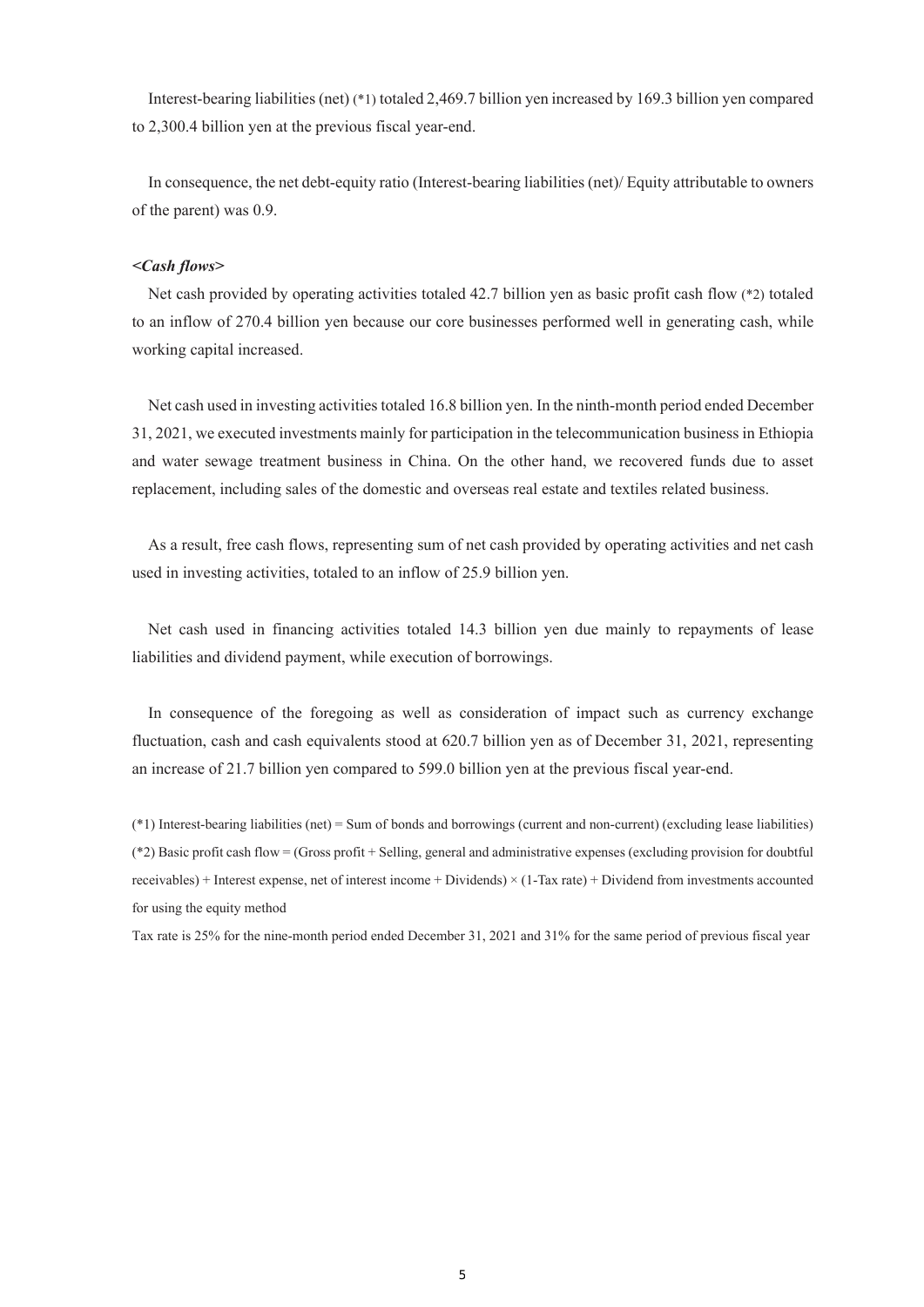## **3. Forecasts for fiscal year ending March 31, 2022(\*3)**

Although we have been still under the situation where new variant of COVID-19 has been spread, the global economy is expected to continue on a recovery trend supported by financial and monetary measures. However, there have been disparities in recovery among countries, regions, and industries. Among developed countries, we could see improvement in supply chain disruption, and positive trend toward economy recovery is expected to continue. As for emerging countries, for the most part of them, economic recovery trend is expected to continue, while there has been a tendency of slowing recovery in China. And we expect we would see sluggish for the time being in countries where aids from governments have not been sufficiently distributed. Risks include surge in price of commodities, limitation of economic activities due to the resurgence of COVID-19, the increase in debt and geopolitical risks.

Under these circumstances, we have revised our consolidated financial forecasts for FY2021 as follows:

|                           | Previous    | Revised     | Increase/ | Increase/ |
|---------------------------|-------------|-------------|-----------|-----------|
|                           | forecasts   | forecasts   | Decrease  | Decrease  |
| (billions of yen)         | (Nov. 2021) | (Feb. 2022) |           |           |
|                           | (A)         | (B)         | $(B-A)$   | $(\%)$    |
| Profit for the year       |             |             |           |           |
| attributable to owners of | 380.0       | 460.0       | 80.0      | 21.1%     |
| the parent                |             |             |           |           |

|                              | Previous    | Revised     | Increase/ |
|------------------------------|-------------|-------------|-----------|
| Reference                    | forecasts   | forecasts   | Decrease  |
| (billions of yen)            | (Nov. 2021) | (Feb. 2022) |           |
|                              | A)          | (B)         | $(B-A)$   |
| Excl. one off profits/losses | 360.0       | 400.0       | 40.0      |
| One-off profits/losses       | 20.0        | 60.0        | 40.0      |

Results for the nine-month period ended December 31, 2021, showed strong progress against the previous forecasts of 380.0 billion yen which we announced at the previous earnings announcements (November 4, 2021), due to stable performance, including external environmental effects, both in mineral resources business and in non-mineral resources business. And we expect one-off profit due to divestment in several projects in the fourth quarter.

Taking these circumstances into consideration, we have revised the annual forecasts of profit for the year attributable to owners of the parent to 460.0 billion yen, 80.0 billion yen increased from the previous forecasts of 380.0 billion yen.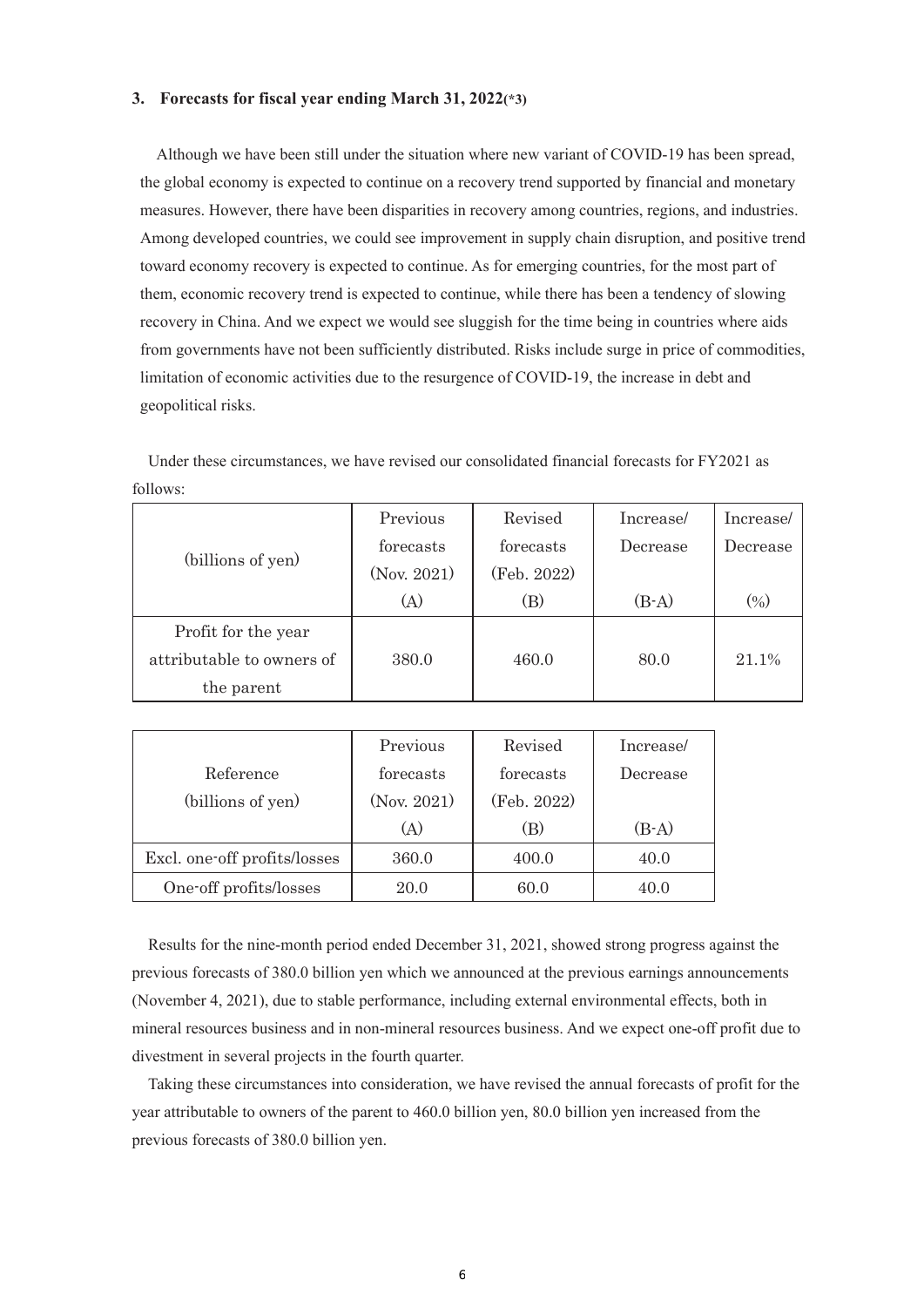## (\*3)**Cautionary Statement Concerning Forward-Looking Statements**

This report includes forward-looking statements relating to our future plans, forecasts, objectives, expectations and intentions. The forward-looking statements reflect management's current assumptions and expectations of future events, and accordingly, they are inherently susceptible to uncertainties and changes in circumstances and are not guarantees of future performance. Actual results may differ materially, for a wide range of possible reasons, including general industry and market conditions and general international economic conditions. In light of the many risks and uncertainties, you are advised not to put undue reliance on these statements. The management forecasts included in this report are not projections, and do not represent management's current estimates of future performance. Rather, they represent forecasts that management strives to achieve through the successful implementation of the Company's business strategies. The Company may be unsuccessful in implementing its business strategies, and management may fail to achieve its forecasts. The Company is under no obligation -- and expressly disclaims any such obligation -- to update or alter its forward-looking statements.

### **4. Dividend Policy**

Sumitomo Corporation aims to increase dividends by achieving medium and long-term earnings growth while adhering to its fundamental policy of paying shareholders a stable dividend over the long term.

Under "SHIFT 2023", our medium-term management plan for FY2021 - FY2023, we decide the annual dividend based on our fundamental policy of paying long-term stable dividends and taking into consideration the status of fundamental earnings capacity, cash flows, and other factors, with a consolidated payout ratio of about 30% as a guideline, maintaining at least 70 yen per share, the same amount as the annual dividend for FY2020.

Due to the fact that our annual forecasts of the profit for the year attributable to owners of the parent is revised to 460.0 billion yen, the annual dividend for fiscal year ending March 31, 2022 is revised to 110 yen per share (latest plan was 90 yen per share). The interim dividend amount of 45 yen per share was already paid and the year-end dividend is projected to be 65 yen per share.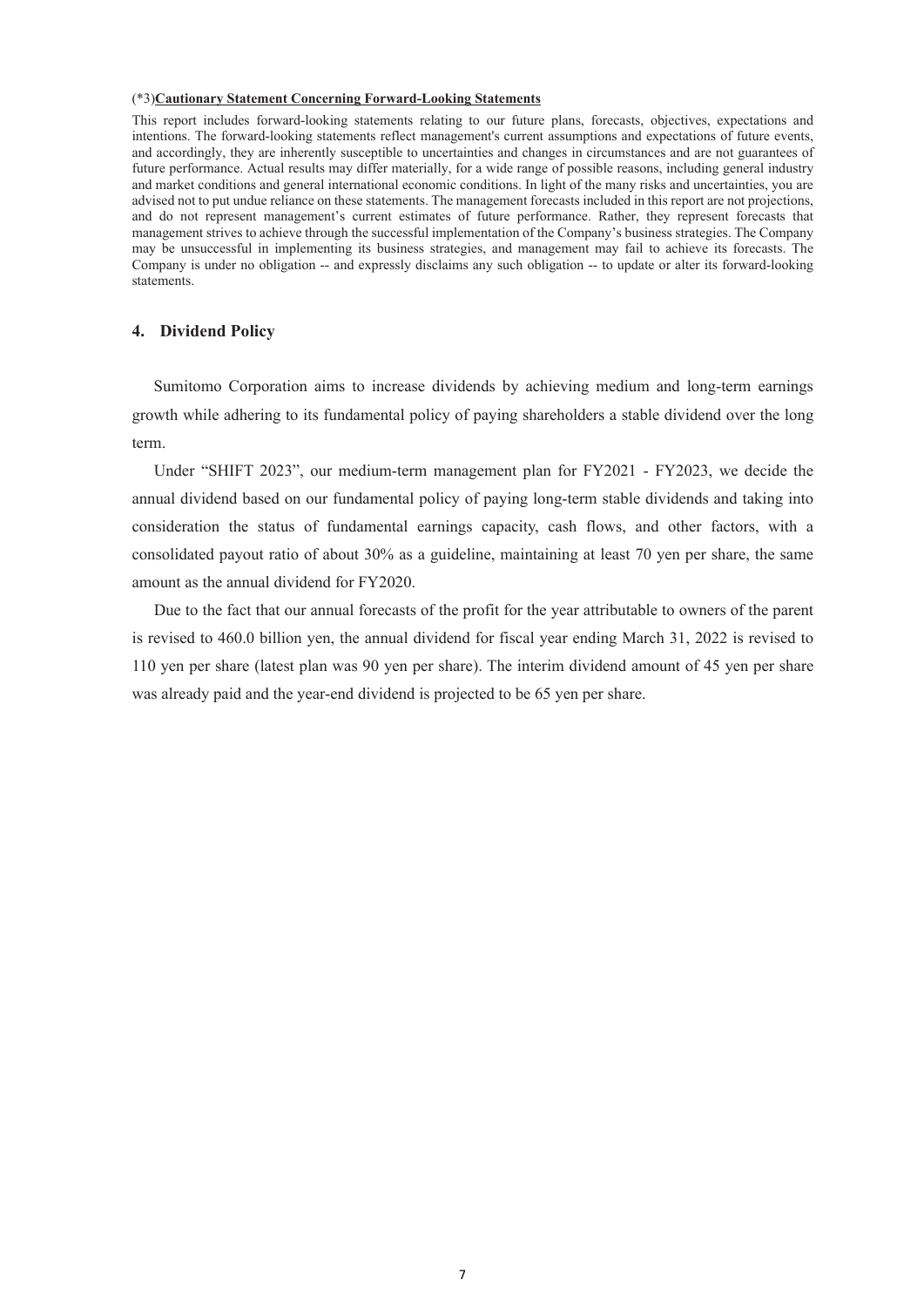# Condensed Consolidated Statements of Financial Position

Sumitomo Corporation and Subsidiaries As of December 31, 2021 and March 31, 2021

|                                                   | Millions of Yen   | Millions of U.S. Dollars |                   |
|---------------------------------------------------|-------------------|--------------------------|-------------------|
|                                                   | December 31, 2021 | March 31, 2021           | December 31, 2021 |
| <b>ASSETS</b>                                     |                   |                          |                   |
| Current assets:                                   |                   |                          |                   |
| Cash and cash equivalents                         | ¥<br>620,714      | 599,013<br>¥             | \$<br>5,398       |
| Time deposits                                     | 10,048            | 12,751                   | 87                |
| Marketable securities                             | 1,645             | 1,621                    | 14                |
| Trade and other receivables                       | 1,542,063         | 1,303,621                | 13,409            |
| Contract assets                                   | 278,041           | 188,812                  | 2,418             |
| Other financial assets                            | 194,975           | 115,041                  | 1,696             |
| Inventories                                       | 994,408           | 793,279                  | 8,647             |
| Advance payments to suppliers                     | 121,598           | 135,217                  | 1,057             |
| Assets classified as held for sale                | 36,852            | 24,718                   | 320               |
| Other current assets                              | 423,588           | 323,511                  | 3,683             |
| Total current assets                              | 4,223,932         | 3,497,584                | 36,729            |
| Non-current assets:                               |                   |                          |                   |
| Investments accounted for using the equity method | 2,251,173         | 2,102,139                | 19,575            |
| Other investments                                 | 414,144           | 416,934                  | 3,601             |
| Trade and other receivables                       | 207,085           | 239,348                  | 1,801             |
| Other financial assets                            | 121,520           | 87,422                   | 1,057             |
| Property, plant and equipment                     | 1,042,790         | 1,050,648                | 9,068             |
| Intangible assets                                 | 249,737           | 255,961                  | 2,172             |
| Investment property                               | 340,398           | 340,451                  | 2,960             |
| Biological assets                                 | 36,492            | 26,183                   | 317               |
| Prepaid expenses                                  | 46,713            | 39,493                   | 406               |
| Deferred tax assets                               | 24,911            | 23,821                   | 217               |
| Total non-current assets                          | 4,734,963         | 4,582,400                | 41,174            |
| Total assets                                      | 8,958,895<br>¥    | ¥<br>8,079,984           | $\$$<br>77,903    |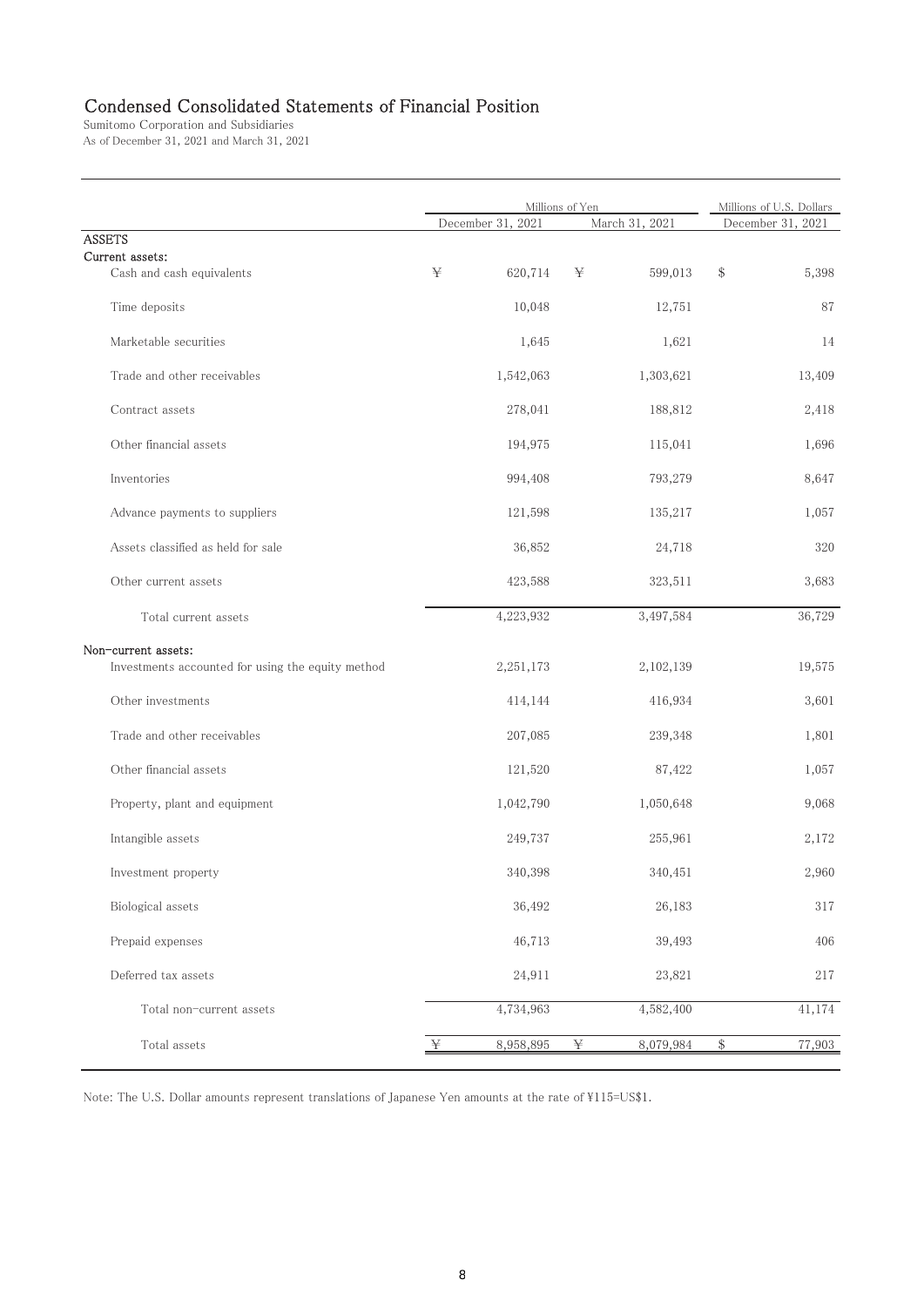# Condensed Consolidated Statements of Financial Position

Sumitomo Corporation and Subsidiaries As of December 31, 2021 and March 31, 2021

|                                                                |                   | Millions of Yen | Millions of U.S. Dollars |
|----------------------------------------------------------------|-------------------|-----------------|--------------------------|
|                                                                | December 31, 2021 | March 31, 2021  | December 31, 2021        |
| <b>LIABILITIES AND EQUITY</b>                                  |                   |                 |                          |
| Current liabilities:<br>Bonds and borrowings                   | ¥<br>715,859      | 477,927<br>¥    | \$<br>6,225              |
| Trade and other payables                                       | 1,452,243         | 1,269,631       | 12,628                   |
| Lease liabilities                                              | 71,698            | 71,141          | 623                      |
| Other financial liabilities                                    | 193,207           | 90,402          | 1,679                    |
| Income tax payables                                            | 60,448            | 31,655          | 526                      |
| Accrued expenses                                               | 86,566            | 95,926          | 753                      |
| Contract liabilities                                           | 138,076           | 137,915         | 1,201                    |
| Provisions                                                     | 5,595             | 6,578           | 49                       |
| Liabilities associated with assets classified as held for sale | 21,773            | 6,295           | 189                      |
| Other current liabilities                                      | 120,421           | 80,937          | 1,047                    |
| Total current liabilities                                      | 2,865,886         | 2,268,407       | 24,920                   |
|                                                                |                   |                 |                          |
| Non-current liabilities:<br>Bonds and borrowings               | 2,384,640         | 2,434,285       | 20,736                   |
| Trade and other payables                                       | 52,404            | 53,176          | 456                      |
| Lease liabilities                                              | 412,282           | 430,257         | 3,585                    |
| Other financial liabilities                                    | 44,175            | 36,404          | 384                      |
| Accrued pension and retirement benefits                        | 22,393            | 29,619          | 195                      |
| Provisions                                                     | 55,278            | 53,186          | 481                      |
| Deferred tax liabilities                                       | 80,417            | 79,100          | 699                      |
| Total non-current liabilities                                  | 3,051,589         | 3,116,027       | 26,536                   |
| Total liabilities                                              | 5,917,475         | 5,384,434       | 51,456                   |
| Equity:                                                        |                   |                 |                          |
| Common stock                                                   | 219,894           | 219,781         | 1,912                    |
| Additional paid-in capital                                     | 256,207           | 251,781         | 2,228                    |
| Treasury stock                                                 | (1, 949)          | (2,063)         | (17)                     |
| Other components of equity                                     | 254,723           | 187,041         | 2,215                    |
| Retained earnings                                              | 2,136,354         | 1,871,411       | 18,577                   |
| Equity attributable to owners of the parent                    | 2,865,229         | 2,527,951       | 24,915                   |
| Non-controlling interests                                      | 176,191           | 167,599         | 1,532                    |
| Total equity                                                   | 3,041,420         | 2,695,550       | 26,447                   |
| Total liabilities and equity                                   | ¥<br>8,958,895    | ¥<br>8,079,984  | $\$$<br>77,903           |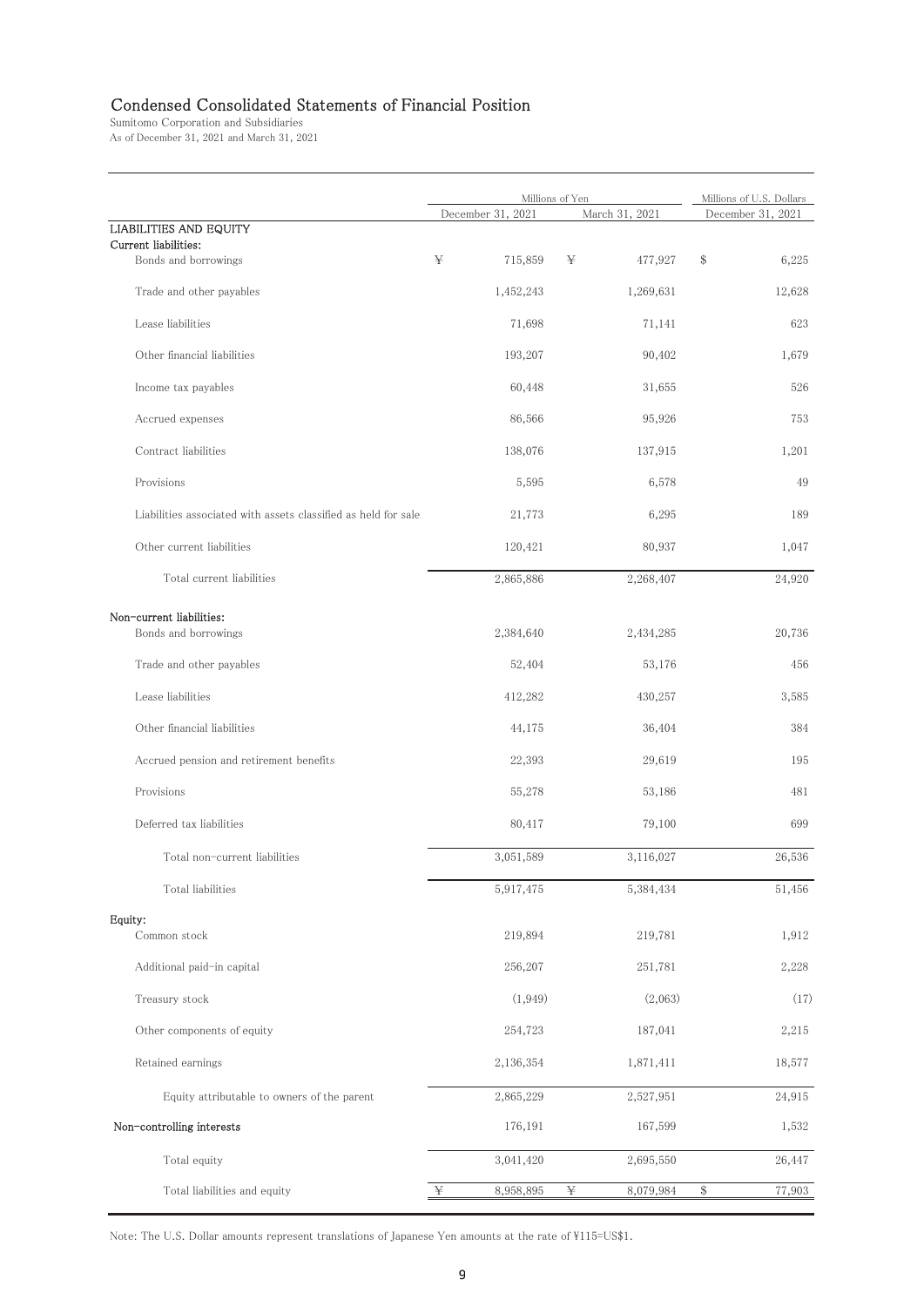# Condensed Consolidated Statements of Comprehensive Income

Sumitomo Corporation and Subsidiaries <del>Herefor</del> the nine-month periods ended December 31, 2021 and 2020

|                                                                               | Millions of Yen |                        |   |                        |       | Millions of<br>U.S. Dollars |  |  |
|-------------------------------------------------------------------------------|-----------------|------------------------|---|------------------------|-------|-----------------------------|--|--|
|                                                                               |                 | 2021                   |   | 2020                   |       | 2021                        |  |  |
| Revenues                                                                      |                 |                        |   |                        |       |                             |  |  |
| Sales of tangible products                                                    | ¥               | 3,567,153              | ¥ | 2,952,649              | \$    | 31,019                      |  |  |
| Sales of services and others                                                  |                 | 377,969                |   | 339,902                |       | 3,286                       |  |  |
| Total revenues                                                                |                 | 3,945,122              |   | 3,292,551              |       | 34,305                      |  |  |
| Cost                                                                          |                 |                        |   |                        |       |                             |  |  |
| Cost of tangible products sold                                                |                 | (3,007,069)            |   | (2,559,276)            |       | (26, 148)                   |  |  |
| Cost of services and others<br>Total cost                                     |                 | (195, 155)             |   | (190, 318)             |       | (1,697)                     |  |  |
| Gross profit                                                                  |                 | (3,202,224)<br>742,898 |   | (2,749,594)<br>542,957 |       | (27, 845)<br>6,460          |  |  |
|                                                                               |                 |                        |   |                        |       |                             |  |  |
| Other income (expenses)<br>Selling, general and administrative expenses       |                 | (514, 307)             |   | (486, 527)             |       | (4, 472)                    |  |  |
| Impairment reversal (loss) on long-lived assets                               |                 | (3,752)                |   | (55, 495)              |       | (33)                        |  |  |
| Gain (loss) on sale of long-lived assets, net                                 |                 | 6,416                  |   | (5,643)                |       | 56                          |  |  |
| Other, net                                                                    |                 | (3,989)                |   | (8,680)                |       | (35)                        |  |  |
| Total other income (expenses)                                                 |                 | (515, 632)             |   | (556, 345)             |       | (4, 484)                    |  |  |
| Finance income (costs)                                                        |                 |                        |   |                        |       |                             |  |  |
| Interest income                                                               |                 | 19,834                 |   | 18,755                 |       | 172                         |  |  |
| Interest expense                                                              |                 | (20, 976)              |   | (22, 984)              |       | (182)                       |  |  |
| Dividends                                                                     |                 | 10,575                 |   | 7,217                  |       | 92                          |  |  |
| Gain (loss) on securities and other investments, net                          |                 | 16,477                 |   | 469                    |       | 143<br>225                  |  |  |
| Finance income (costs), net                                                   |                 | 25,910                 |   | 3,457                  |       |                             |  |  |
| Share of profit (loss) of investments accounted for using the equity method   |                 | 172,211                |   | (71, 353)              |       | 1,498                       |  |  |
| Profit (loss) before tax                                                      |                 | 425,387                |   | (81, 284)              |       | 3,699                       |  |  |
| Income tax expense                                                            |                 | (73,930)               |   | (18,986)               |       | (643)                       |  |  |
| Profit (loss) for the period                                                  |                 | 351,457                |   | (100, 270)             |       | 3,056                       |  |  |
| Profit (loss) for the period attributable to:                                 |                 |                        |   |                        |       |                             |  |  |
| Owners of the parent                                                          | ¥               | 335,131                | ¥ | (113, 718)             | \$    | 2,914                       |  |  |
| Non-controlling interests                                                     |                 | 16,326                 |   | 13,448                 |       | 142                         |  |  |
| Other comprehensive income                                                    |                 |                        |   |                        |       |                             |  |  |
| Items that will not be reclassified to profit or loss                         |                 |                        |   |                        |       |                             |  |  |
| Financial assets measured at fair value through<br>other comprehensive income |                 | 11,037                 |   | 37,206                 |       | 96                          |  |  |
| Remeasurements of defined benefit pension plans                               |                 | 9,116                  |   | 15,332                 |       | 79                          |  |  |
| Share of other comprehensive income of investments                            |                 | 1,770                  |   | 3,579                  |       | 16                          |  |  |
| accounted for using the equity method                                         |                 |                        |   |                        |       |                             |  |  |
| Total items that will not be reclassified to profit or loss                   |                 | 21,923                 |   | 56,117                 |       | 191                         |  |  |
| Items that may be reclassified subsequently to profit or loss                 |                 |                        |   |                        |       |                             |  |  |
| Exchange differences on translating foreign operations<br>Cash-flow hedges    |                 | 68,190<br>3,268        |   | (16, 937)<br>975       |       | 593<br>28                   |  |  |
| Hedging cost                                                                  |                 | 1,367                  |   | 2,551                  |       | 12                          |  |  |
| Share of other comprehensive income of investments                            |                 |                        |   |                        |       |                             |  |  |
| accounted for using the equity method                                         |                 | 4,456                  |   | (1, 471)               |       | 39                          |  |  |
| Total items that may be reclassified subsequently to profit or loss           |                 | 77,281                 |   | (14,882)               |       | 672                         |  |  |
| Other comprehensive income, net of tax                                        |                 | 99,204                 |   | 41,235                 |       | 863                         |  |  |
| Comprehensive income for the period                                           |                 | 450,661                |   | (59,035)               |       | 3,919                       |  |  |
| Comprehensive income for the period attributable to:                          |                 |                        |   |                        |       |                             |  |  |
| Owners of the parent                                                          | ¥               | 432,610                | ¥ | (73,807)               | $\$\$ | 3,762                       |  |  |
| Non-controlling interests                                                     |                 | 18,051                 |   | 14,772                 |       | 157                         |  |  |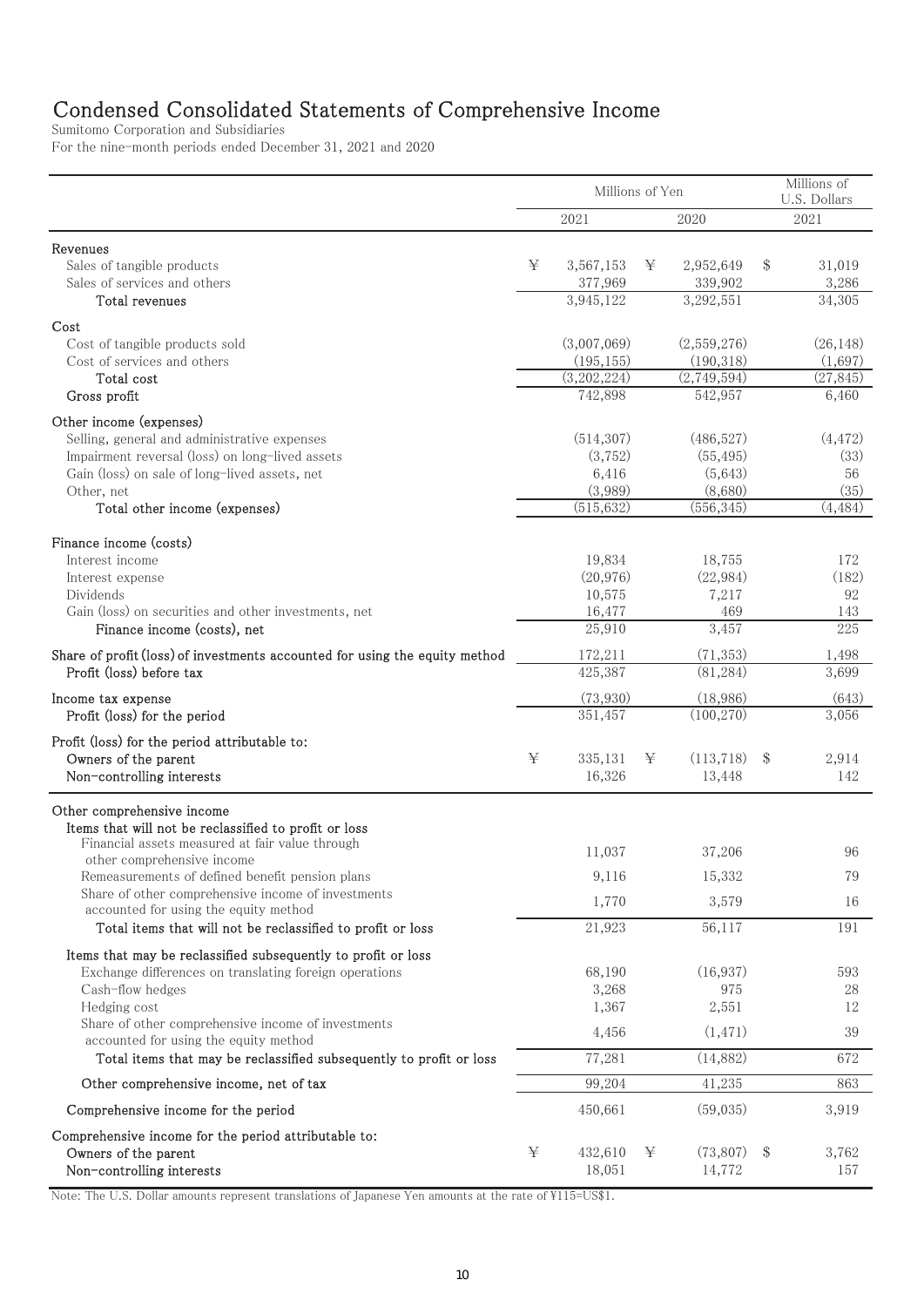## Condensed Consolidated Statements of Changes in Equity

Sumitomo Corporation and Subsidiaries

For the nine-month periods ended December 31, 2021 and 2020

| Millions of Yen<br>For the nine-month periods ended December 31, 2021 |              |                                             |                |                                  |                      |           |                              |              |  |  |  |
|-----------------------------------------------------------------------|--------------|---------------------------------------------|----------------|----------------------------------|----------------------|-----------|------------------------------|--------------|--|--|--|
|                                                                       |              | Equity attributable to owners of the parent |                |                                  |                      |           |                              |              |  |  |  |
|                                                                       | Common stock | Additional<br>paid-in capital               | Treasury stock | Other<br>components of<br>equity | Retained<br>earnings | Total     | Non-controlling<br>interests | Total equity |  |  |  |
| Balance, beginning of year                                            | 219,781      | 251,781                                     | (2,063)        | 187,041                          | 1,871,411            | 2,527,951 | 167,599                      | 2,695,550    |  |  |  |
| Profit for the period                                                 |              |                                             |                |                                  | 335,131              | 335,131   | 16,326                       | 351,457      |  |  |  |
| Other comprehensive income for the period                             |              |                                             |                | 97,479                           |                      | 97,479    | 1,725                        | 99,204       |  |  |  |
| Comprehensive income for the period                                   |              |                                             |                |                                  |                      | 432,610   | 18,051                       | 450,661      |  |  |  |
| Transaction with owners:                                              |              |                                             |                |                                  |                      |           |                              |              |  |  |  |
| Share-based payment transactions                                      | 113          | 113                                         |                |                                  |                      | 226       |                              | 226          |  |  |  |
| Acquisition (disposal) of non-controlling<br>interests, net           |              | 4,278                                       |                |                                  |                      | 4,278     | 501                          | 4,779        |  |  |  |
| Acquisition (disposal) of treasury stock, net                         |              |                                             | 114            |                                  |                      | 114       |                              | 114          |  |  |  |
| Cash dividends to owners of the parent                                |              |                                             |                |                                  | (99, 985)            | (99, 985) |                              | (99, 985)    |  |  |  |
| Cash dividends to non-controlling interests                           |              |                                             |                |                                  |                      |           | (9,960)                      | (9,960)      |  |  |  |
| Others                                                                |              | 35                                          |                |                                  |                      | 35        |                              | 35           |  |  |  |
| Transfer to retained earnings                                         |              |                                             |                | (29, 797)                        | 29,797               |           |                              |              |  |  |  |
| Balance, end of period                                                | 219,894      | 256,207                                     | (1, 949)       | 254,723                          | 2,136,354            | 2,865,229 | 176,191                      | 3,041,420    |  |  |  |

For the nine-month periods ended December 31, 2020

|                                                             |              | Equity attributable to owners of the parent |                |                                  |                      |            |                              |              |  |  |
|-------------------------------------------------------------|--------------|---------------------------------------------|----------------|----------------------------------|----------------------|------------|------------------------------|--------------|--|--|
|                                                             | Common stock | Additional<br>paid-in capital               | Treasury stock | Other<br>components of<br>equity | Retained<br>earnings | Total      | Non-controlling<br>interests | Total equity |  |  |
| Balance, beginning of year                                  | 219,613      | 256,966                                     | (2,276)        | (4,054)                          | 2,073,884            | 2,544,133  | 148,454                      | 2,692,587    |  |  |
| Profit (loss) for the period                                |              |                                             |                |                                  | (113, 718)           | (113, 718) | 13,448                       | (100, 270)   |  |  |
| Other comprehensive income for the period                   |              |                                             |                | 39,911                           |                      | 39,911     | 1,324                        | 41,235       |  |  |
| Comprehensive income for the period                         |              |                                             |                |                                  |                      | (73, 807)  | 14,772                       | (59,035)     |  |  |
| Transaction with owners:                                    |              |                                             |                |                                  |                      |            |                              |              |  |  |
| Share-based payment transactions                            | 168          | 168                                         |                |                                  |                      | 336        |                              | 336          |  |  |
| Acquisition (disposal) of non-controlling<br>interests, net |              | 717                                         |                |                                  |                      | 717        | 1,307                        | 2,024        |  |  |
| Acquisition (disposal) of treasury stock, net               |              |                                             | 109            |                                  |                      | 109        |                              | 109          |  |  |
| Cash dividends to owners of the parent                      |              |                                             |                |                                  | (87, 461)            | (87, 461)  |                              | (87, 461)    |  |  |
| Cash dividends to non-controlling interests                 |              |                                             |                |                                  |                      |            | (9,735)                      | (9,735)      |  |  |
| Others                                                      |              | 155                                         |                |                                  |                      | 155        |                              | 155          |  |  |
| Transfer to retained earnings                               |              |                                             |                | (21, 131)                        | 21,131               |            |                              |              |  |  |
| Balance, end of period                                      | 219,781      | 258,006                                     | (2,167)        | 14,726                           | 1,893,836            | 2,384,182  | 154,798                      | 2,538,980    |  |  |

For the nine-month periods ended December 31, 2021 Millions of U.S. Dollars Common stock Additional Auditional Treasury stock Other ponents of equity Retained Retained <br>earnings Total **Balance, beginning of year** <br> **Example 1.911**  $\begin{bmatrix} 2,190 \\ 2,190 \end{bmatrix}$   $\begin{bmatrix} 1,626 \\ 1,6273 \end{bmatrix}$   $\begin{bmatrix} 1,458 \\ 2,140 \end{bmatrix}$   $\begin{bmatrix} 1,458 \\ 2,440 \end{bmatrix}$ Profit for the period 3.056 Other comprehensive income for the period  $\begin{bmatrix} 1 & 1 & 1 \\ 1 & 1 & 1 \\ 1 & 1 & 1 \end{bmatrix}$ Comprehensive income for the period and the set of the period and the set of the period and the set of the period and the set of the set of the set of the set of the set of the period and the set of the period and the set Transaction with owners: 䚷㻿㼔㼍㼞㼑㻙㼎㼍㼟㼑㼐㻌㼜㼍㼥㼙㼑㼚㼠㻌㼠㼞㼍㼚㼟㼍㼏㼠㼕㼛㼚㼟 㻝㻝 㻞 㻞 Acquisition (disposal) of non-controlling <del>N</del>cquisition (supposar) of non-controlling the set of the set of the set of the set of the set of the set of the set of the set of the set of the set of the set of the set of the set of the set of the set of the set of t Acquisition (disposal) of treasury stock, net the set of the set of the set of the set of the set of the set of the set of the set of the set of the set of the set of the set of the set of the set of the set of the set of Cash dividends to owners of the parent and the community of the parent and the community of the parent and the community of the community of the community of the community of the community of the community of the community Cash dividends to non-controlling interests (87) (87) (87) Others Content of the content of the content of the content of the content of the content of the content of the content of the content of the content of the content of the content of the content of the content of the conte Transfer to retained earnings and the contract of the contract of the contract of the contract of the contract of the contract of the contract of the contract of the contract of the contract of the contract of the contract **Balance, end of period** 1,912 2,228 (17) 2,215 18,577 24,915 1,532 26,447 Equity attributable to owners of the parent Non-controllin<br>interests Total equity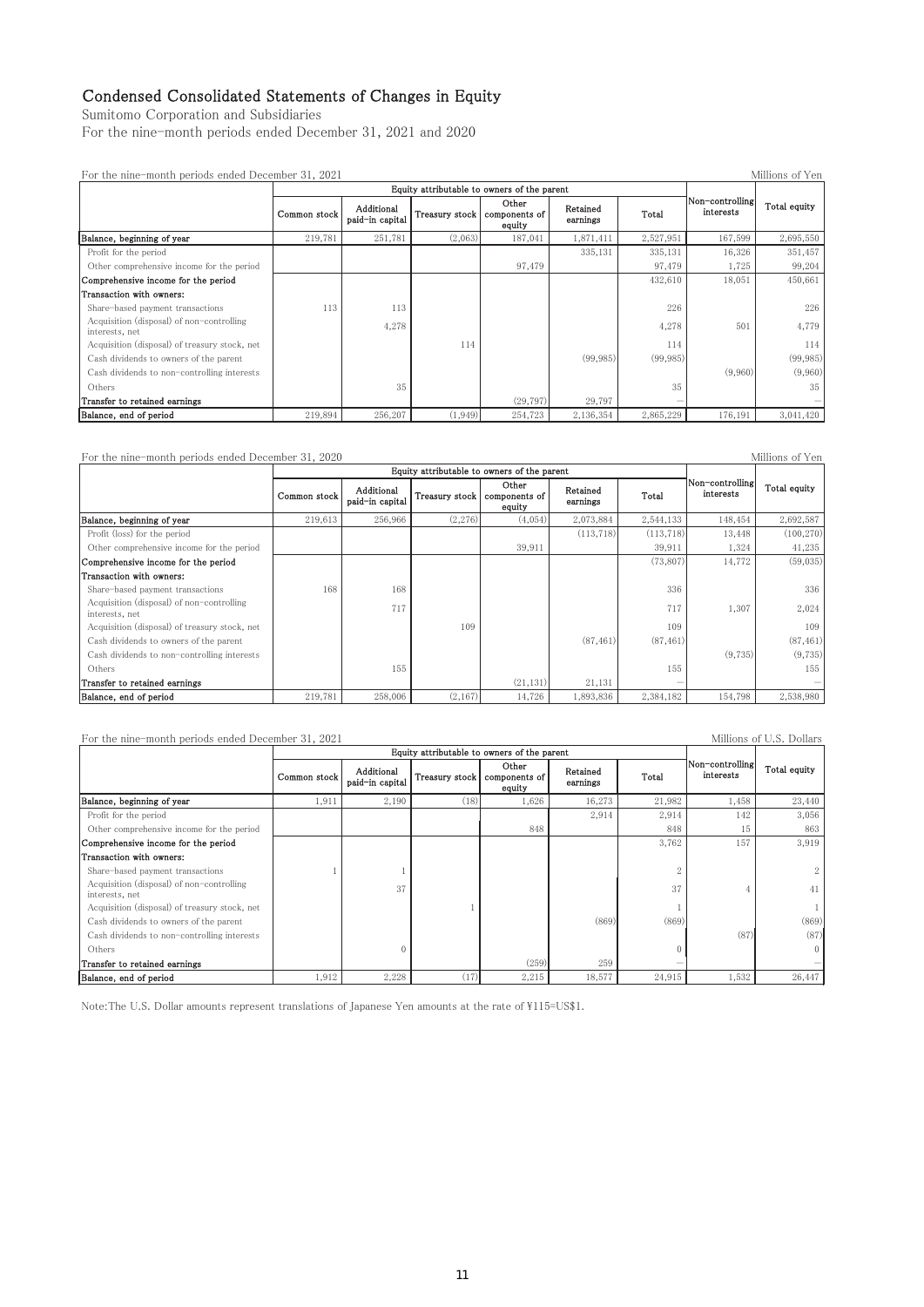# Condensed Consolidated Statements of Cash Flows

Sumitomo Corporation and Subsidiaries

For the nine-month periods ended December 31, 2021 and 2020

|                                                                                                           |   | Millions of Yen | Millions of<br>U.S. Dollars |            |       |                  |
|-----------------------------------------------------------------------------------------------------------|---|-----------------|-----------------------------|------------|-------|------------------|
|                                                                                                           |   | 2021            |                             | 2020       |       | 2021             |
| Operating activities:                                                                                     |   |                 |                             |            |       |                  |
| Profit (loss) for the period                                                                              | ¥ | 351,457         | ¥                           | (100, 270) | $\$\$ | 3,056            |
| Adjustments to reconcile profit (loss) for the period to cash flows from                                  |   |                 |                             |            |       |                  |
| operating activities:                                                                                     |   |                 |                             |            |       |                  |
| Depreciation and amortization                                                                             |   | 128,274         |                             | 125,000    |       | 1,115            |
| Impairment reversal (loss) on long-lived assets                                                           |   | 3,752           |                             | 55,495     |       | 33               |
| Finance (income) costs, net                                                                               |   | (25, 910)       |                             | (3, 457)   |       | (225)            |
| Share of (profit) loss of investments accounted for using the equity method                               |   | (172, 211)      |                             | 71,353     |       | (1, 498)         |
| (Gain) loss on sale of long-lived assets, net                                                             |   | (6, 416)        |                             | 5,643      |       | (56)             |
| Income tax expense                                                                                        |   | 73,930          |                             | 18,986     |       | 643              |
| Changes in inventories                                                                                    |   | (127,760)       |                             | 108,715    |       | (1,111)          |
| Changes in trade and other receivables                                                                    |   | (165, 170)      |                             | 43,055     |       | (1, 436)         |
| Changes in prepaid expenses                                                                               |   | (14, 474)       |                             | (5,221)    |       | (126)            |
| Changes in trade and other payables                                                                       |   | 104,317         |                             | (11, 499)  |       | 907              |
| Other, net                                                                                                |   | (170, 257)      |                             | (1, 437)   |       | (1,480)          |
| Interest received                                                                                         |   | 9,517           |                             | 11,438     |       | 83               |
| Dividends received                                                                                        |   | 104,286         |                             | 78,015     |       | 907              |
| Interest paid                                                                                             |   | (15,378)        |                             | (20, 228)  |       | (134)            |
| Income taxes paid                                                                                         |   | (35,211)        |                             | (43, 338)  |       | (306)            |
| Cash flows from operating activities                                                                      |   | 42,746          |                             | 332,250    |       | 372              |
| Investing activities:                                                                                     |   |                 |                             |            |       |                  |
| Proceeds from sale of property, plant and equipment                                                       |   | 4,182           |                             | 7,001      |       | 36               |
| Purchases of property, plant and equipment                                                                |   | (52, 962)       |                             | (51,500)   |       | (460)            |
| Proceeds from sale of investment property                                                                 |   | 22,308          |                             | 8,602      |       | 194              |
| Purchases of investment property                                                                          |   | (3,940)         |                             | (4,644)    |       | (34)             |
| Proceeds from sale of other investments                                                                   |   | 80,254          |                             | 61,989     |       | 698              |
| Acquisitions of other investments                                                                         |   | (79, 157)       |                             | (68, 377)  |       | (688)            |
| Collection of loans receivable                                                                            |   | 32,465          |                             | 17,421     |       | 282              |
| Increase in loans receivable                                                                              |   | (19,960)        |                             | (35, 102)  |       | (174)            |
| Cash flows from investing activities                                                                      |   | (16, 810)       |                             | (64, 610)  |       | (146)            |
| Free Cash Flows:                                                                                          |   | 25,936          |                             | 267,640    |       | 226              |
|                                                                                                           |   |                 |                             |            |       |                  |
| Financing activities:                                                                                     |   |                 |                             |            |       |                  |
| Net changes in short-term debts                                                                           |   | 139,144         |                             | (109, 948) |       | 1,210            |
| Proceeds from issuance of long-term debts                                                                 |   | 276,352         |                             | 163,434    |       | 2,403            |
| Repayments of long-term debts                                                                             |   | (268, 471)      |                             | (254, 104) |       | (2,335)          |
| Repayments of lease liabilities                                                                           |   | (49, 855)       |                             | (45, 815)  |       | (433)            |
| Cash dividends paid                                                                                       |   | (99, 985)       |                             | (87, 461)  |       | (869)            |
| Capital contribution from non-controlling interests                                                       |   | 270             |                             |            |       | 2                |
| Payments for acquisitions of subsidiary's interests from non-controlling interests                        |   | (1,859)         |                             | (280)      |       | (16)             |
| Payments of dividends to non-controlling interests                                                        |   | (9,960)         |                             | (9,735)    |       | (87)             |
| Acquisitions and disposal of treasury stock, net                                                          |   | 19              |                             | 3          |       | $\boldsymbol{0}$ |
| Cash flows from financing activities                                                                      |   | (14, 345)       |                             | (343,906)  |       | (125)            |
| Net changes in cash and cash equivalents                                                                  |   | 11,591          |                             | (76, 266)  |       | 101              |
| Cash and cash equivalents at the beginning of year                                                        |   | 599,013         |                             | 710,371    |       | 5,209            |
| Effect of exchange rate changes on cash and cash equivalents                                              |   | 13,606          |                             | (4,943)    |       | 118              |
| Net changes in cash and cash equivalents resulting from transfer to<br>assets classified as held for sale |   | (3, 496)        |                             |            |       | (30)             |
| Cash and cash equivalents at the end of period                                                            | ¥ | 620,714         | ¥                           | 629,162    | $\$\$ | 5,398            |
|                                                                                                           |   |                 |                             |            |       |                  |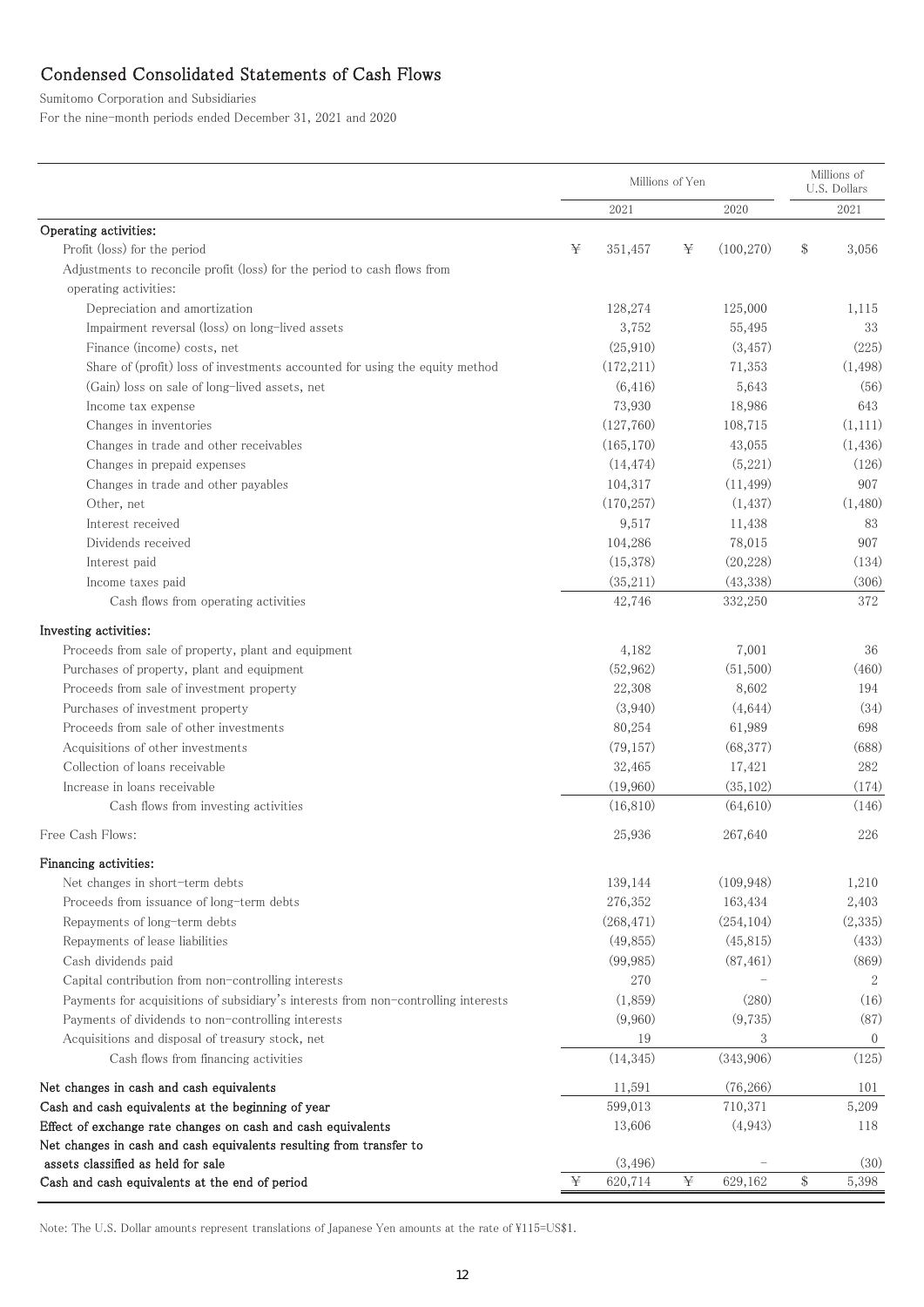Assumptions for Going Concern  $\qquad \qquad : \quad$  None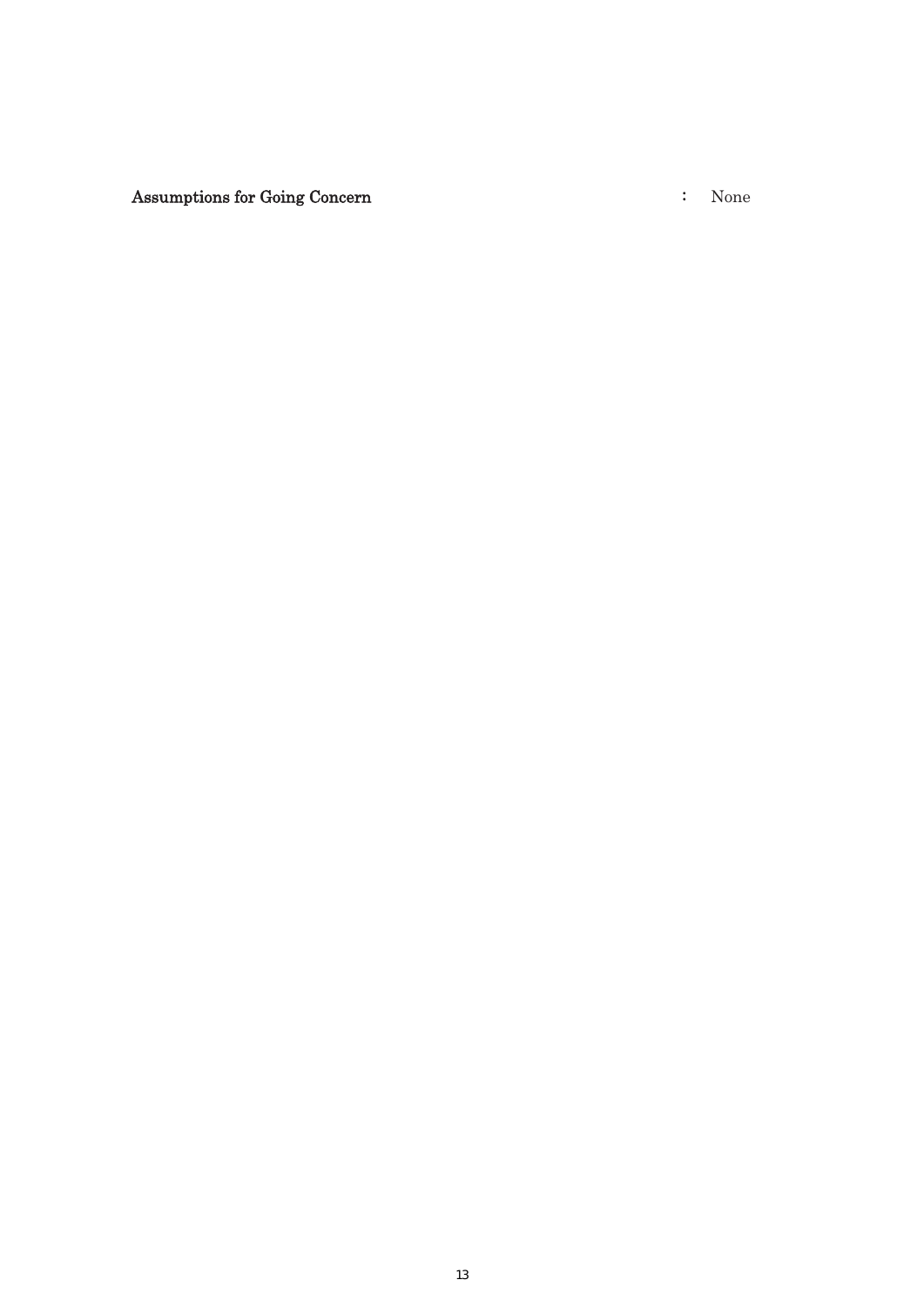## **Changes in accounting estimate**

The significant change in accounting estimate in the Condensed Consolidated Financial Statements is as follow.

Sumitomo, through Summit Ambatovy Mineral Resources Investment B.V., its wholly-owned subsidiary, has invested in Ambatovy Minerals S.A., a mining company, and Dynatec Madagascar S.A., a refining company, (hereinafter "Project Companies") at 54.17% share ratio respectively.

Project Companies agreed on the revision regarding repayment conditions of the loan agreement with lenders.

In the 1st quarter of this fiscal year, Project Companies recognized a gain on financial liabilities, as a result of the reassessment of the fair value related to financial liabilities due to the revision of repayment conditions. Since the increase in the carrying amount of the investment for Project Companies resulting from the recognition of the gain is not expected to contribute to future cash-in-flows from Project Companies, Sumitomo recognized a loss equivalent to the amount of the gain corresponding to the equity interest as a decreasing the carrying amount of the investment for Project Companies in terms of the recoverability. Consequently, Sumitomo does not expect any impact to the Condensed Consolidated Financial Statements due to the reassessment of financial liabilities in Project Companies.

In addition, Project Companies recognized a gain related to the debt restructuring. Consequently, Sumitomo recognized a gain of 14,409 million yen as "Share of profit (loss) of investments accounted for using the equity method" in the Condensed Consolidated Statements of Comprehensive Income.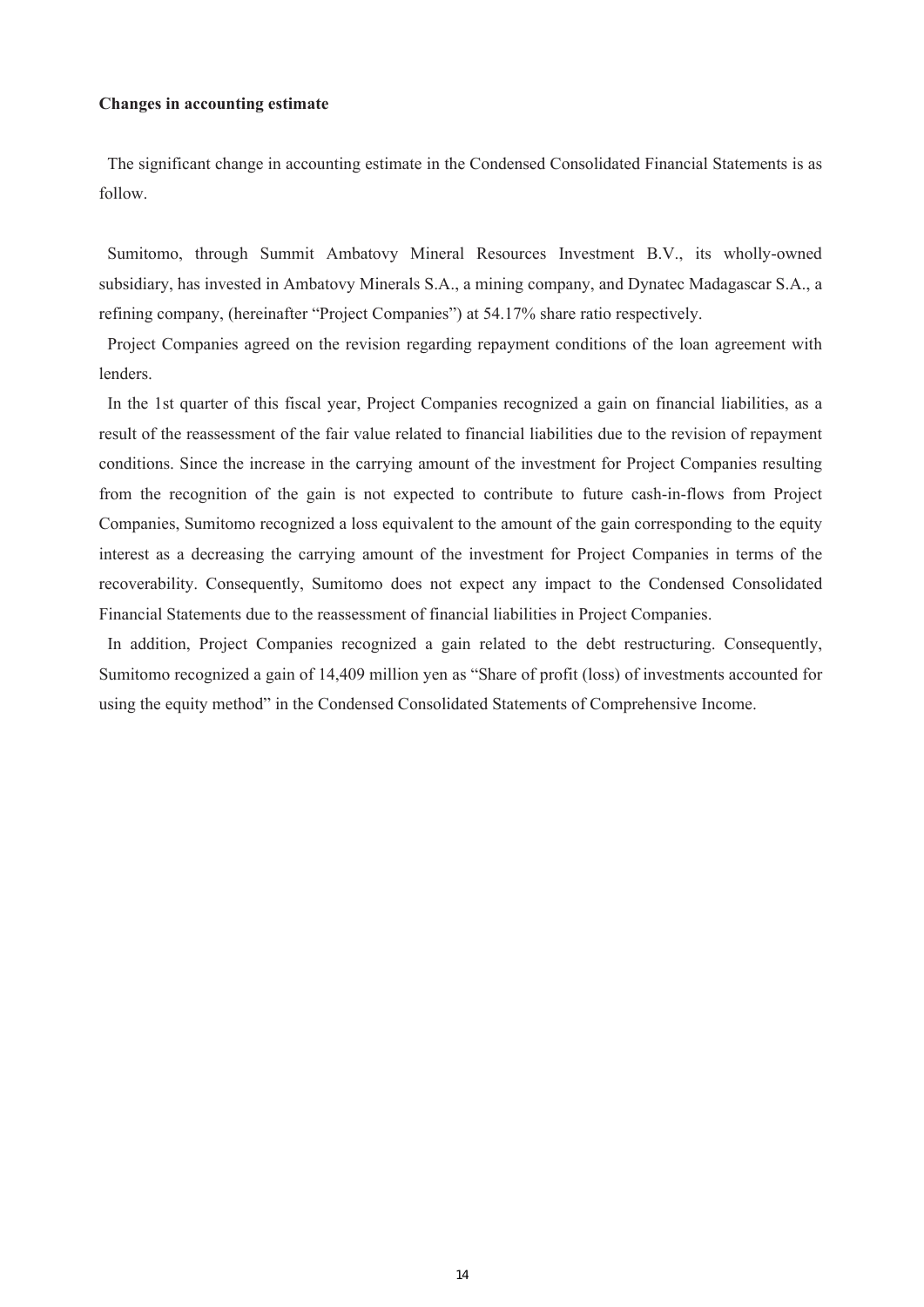## **Changes in Presentation**

(Condensed Consolidated Statements of Comprehensive Income)

Foreign currency basis spread on the cross currency interest rate swaps held as cash flow hedges are excluded from designation as hedging instruments and are recognized as hedging costs.

"Hedging cost", which was previously included in "Cash-flow-hedges" is separately presented from the three-month period ended June 2021 because of the increased materiality. Condensed Consolidated Statements of Comprehensive Income for the nine-month period ended December 2020 is reclassified to conform to this change in presentation.

As a result, the amount of 3,526 millions of yen for the nine-month period ended December 2020, which was presented in "Cash-flow-hedges" in Condensed Consolidated Statements of Comprehensive Income for the nine-month period ended December 2020 has been reclassified and presented as 975 millions of yen for "Cash-flow-hedges" and as 2,551 millions of yen for "Hedging cost."

## (Condensed Consolidated Statements of Cash Flows)

"Repayment of lease liability", which was previously included in "Repayment of long-term debt" is separately presented from the three-month period ended June 2021 in order to ensure a clear presentation.

Condensed Consolidated Statements of Cash Flows for the nine-month period ended December 2020 is reclassified to conform to this change in presentation.

As a result, the amount of (299,919) millions of yen for the nine-month period ended December 2020, which was presented in "Repayment of long-term debt" within "Cash flows from financing activities" in the Condensed Consolidated Statements of Cash Flows for the nine-month period ended December 2020 has been reclassified and presented as (254,104) millions of yen for "Repayment of long-term debt" and as (45,815) millions of yen for "Repayment of lease liability."